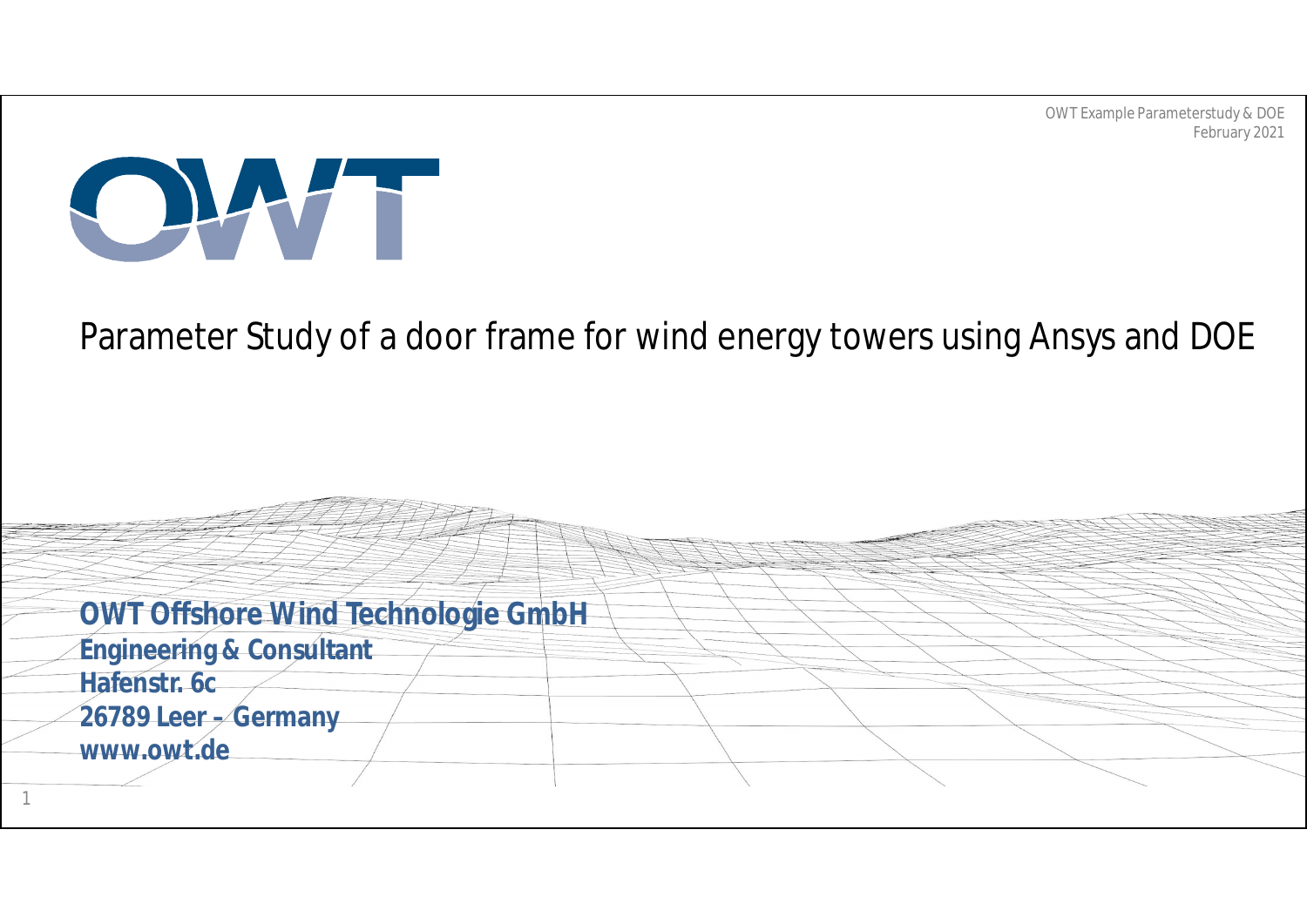### **Introduction**

The aim of this study is to find the best frame geometry that leads to the lowest damage values which caused by fatigue on weld seam of the frame and on the free edge of the frame.

For this purpose a parametric study is carried out using the design of experiment methods with three parameters and thereof a response surface is created.

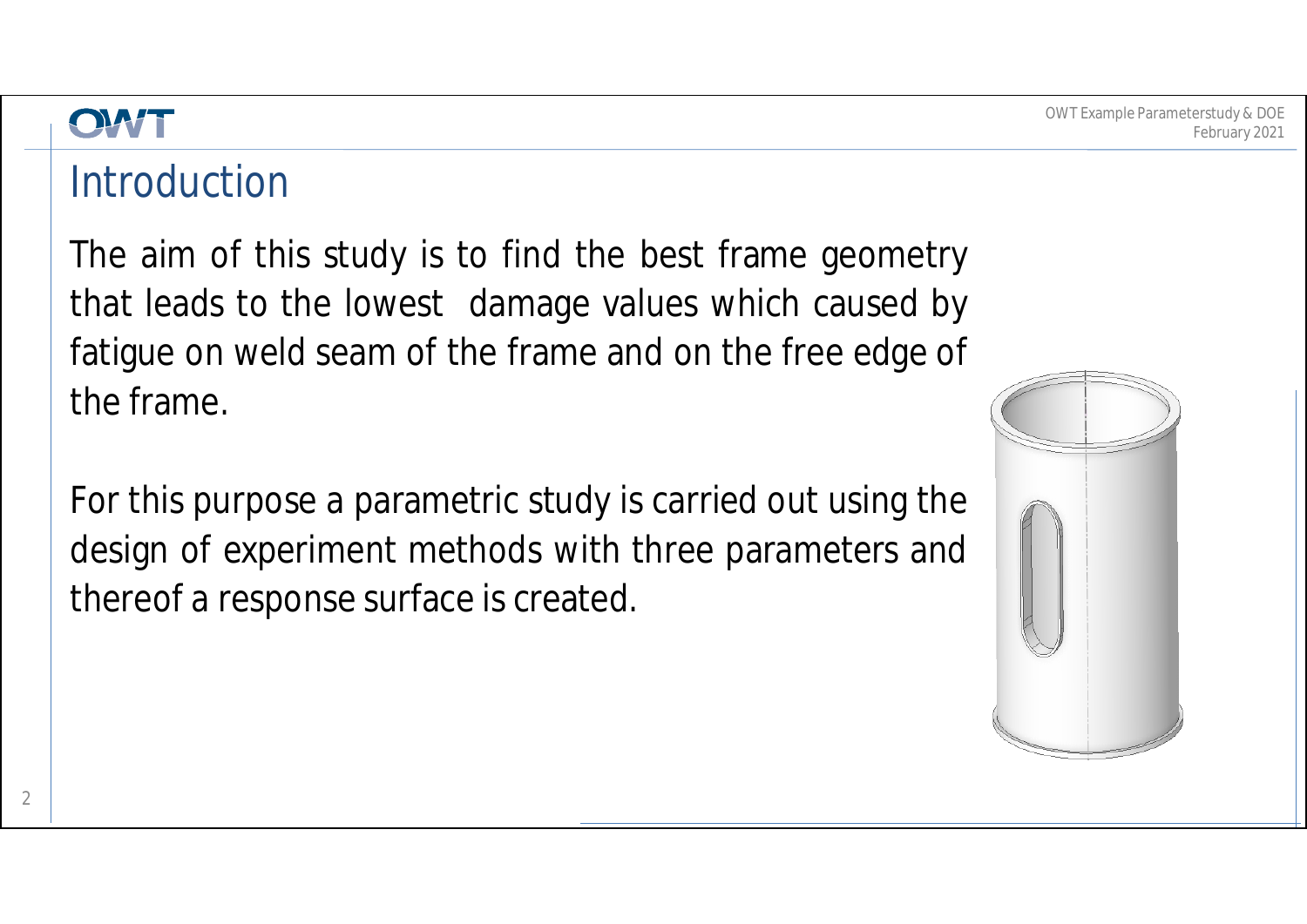## **Parameters**

Frame Parameters are :

- Position of the frame (misalignment from the shell thickness midline): P [mm]
- Frame thickness: t [mm]
- Frame width: w [mm]

To created The Parameter will be calculated in They study will be in range:

- $-220 < p < 90$
- $30 < t < 75$
- $\blacksquare$  320 < w < 500

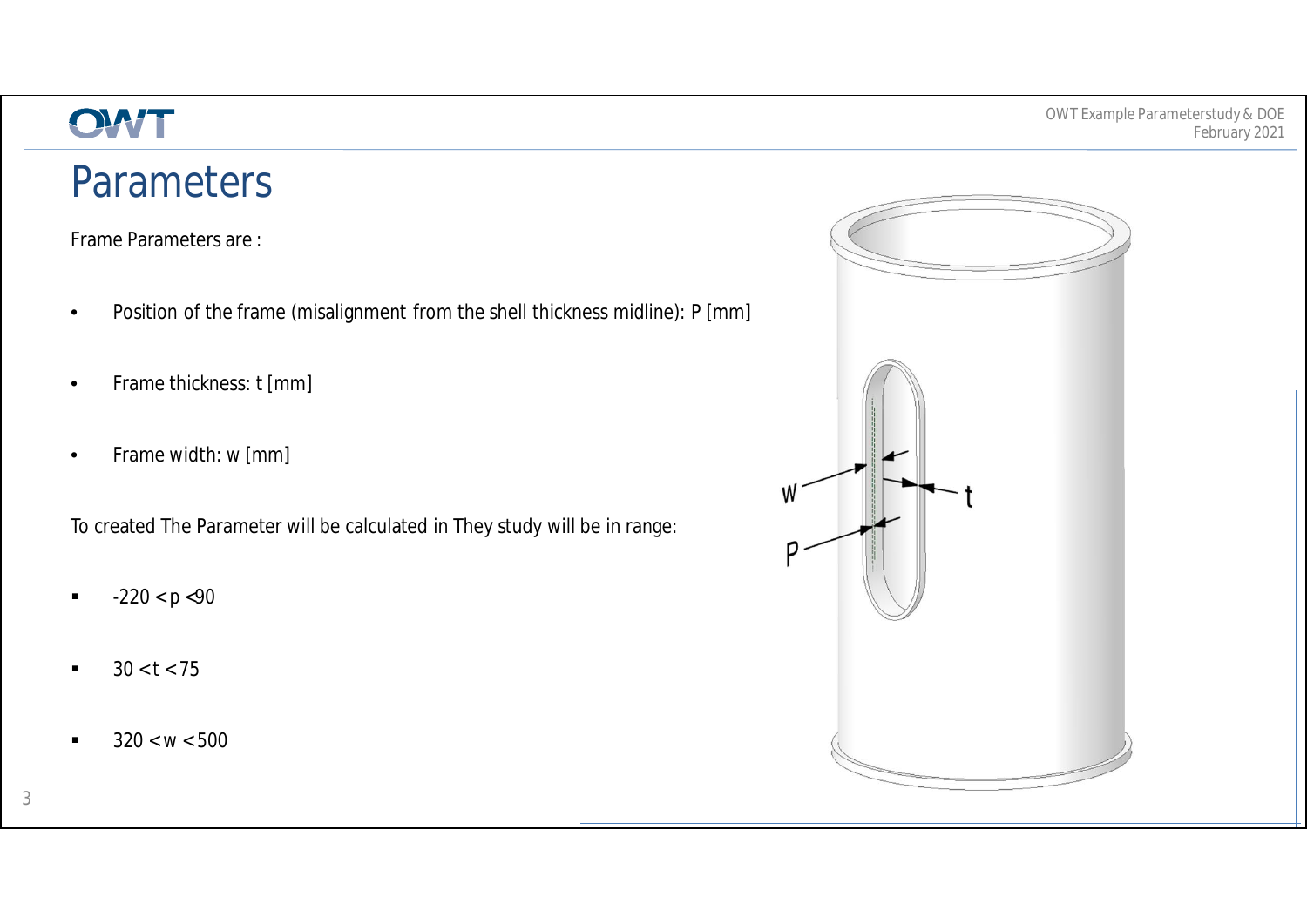### OWT

# Mesh

The calculation is linear executed with structural steel as material

Young modulus  $E = 210,000$  MPa

Passion ratio  $\mathbf{v} = 0.3$ 

A hexa-mesh type SOLID186 is used with fining around and on the frame

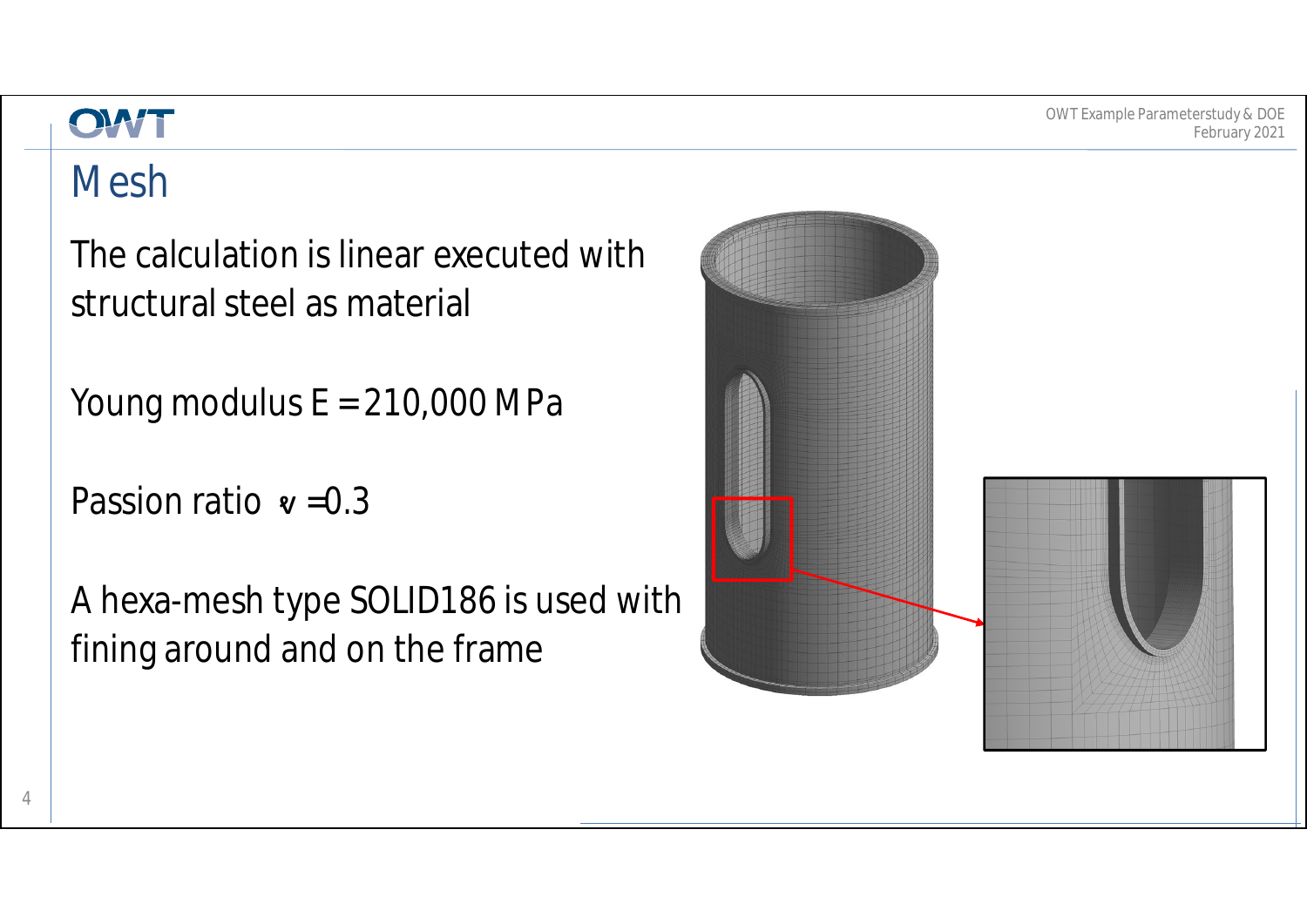### Boundary conditions

An arbitrary moment was applied as load on the upper surface of the shell. This load represent the damage equivalent fatigue loading on the tower.

The lower flange is rigidly fixed with the ground. Thus, a remote point for the lower surface of the flange act as the fixation with fundament.

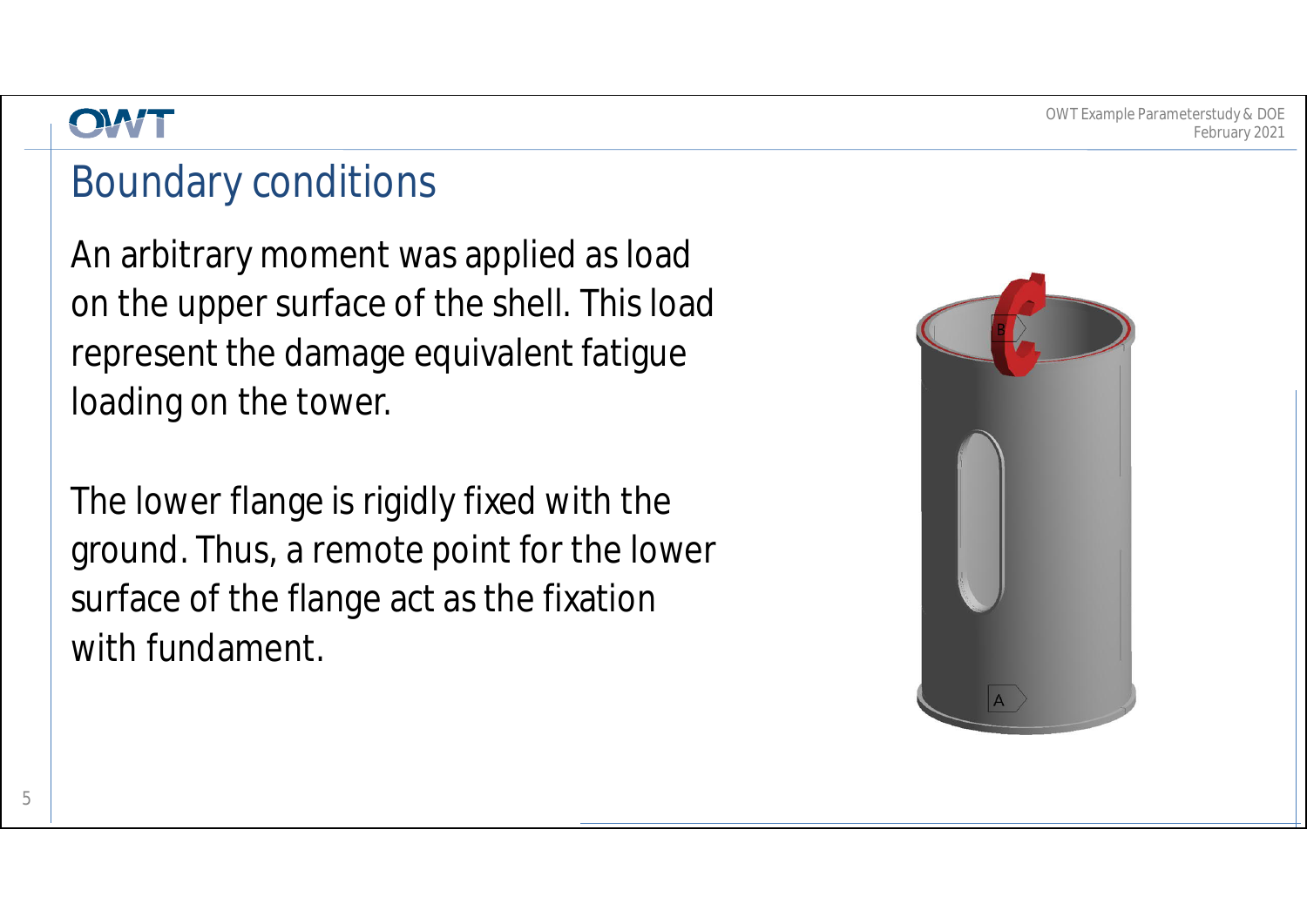OWT Example Parameterstudy & DOE February 2021

# **Results**

As in figure shown the stress is increased around the frame on weld seam.

The damage occurs first on welded seam and on the frame free edge, so the stresses on these contour were evaluated.

As the stresses are evaluated according to IIW, a stress path with distance of 0.4\* thickness of shell is evaluated to approximate the real stress values on weld seam.



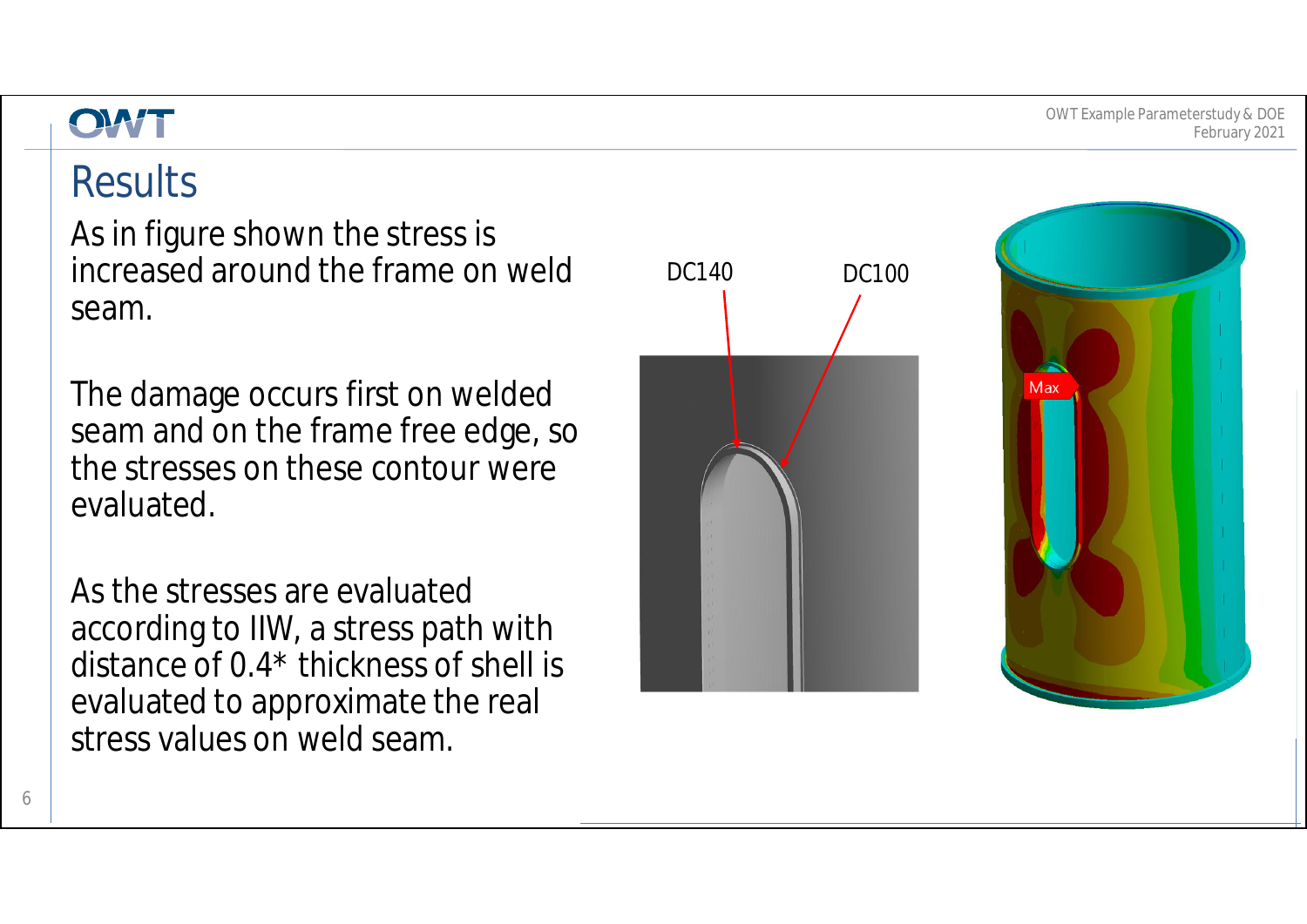7

# Response surface in weld seam (DC100)

A response surface is created, this shows the changing in damage by changing the parameters

It shows that increasing the thickness and the width of the frame decrease the damage on weld.

The positing of the frame is optimum when its axe misalign of about 100mm which is the major outcome of the this study.



Note: the absolute values of damage are not relevant as the moment is arbitrary in this study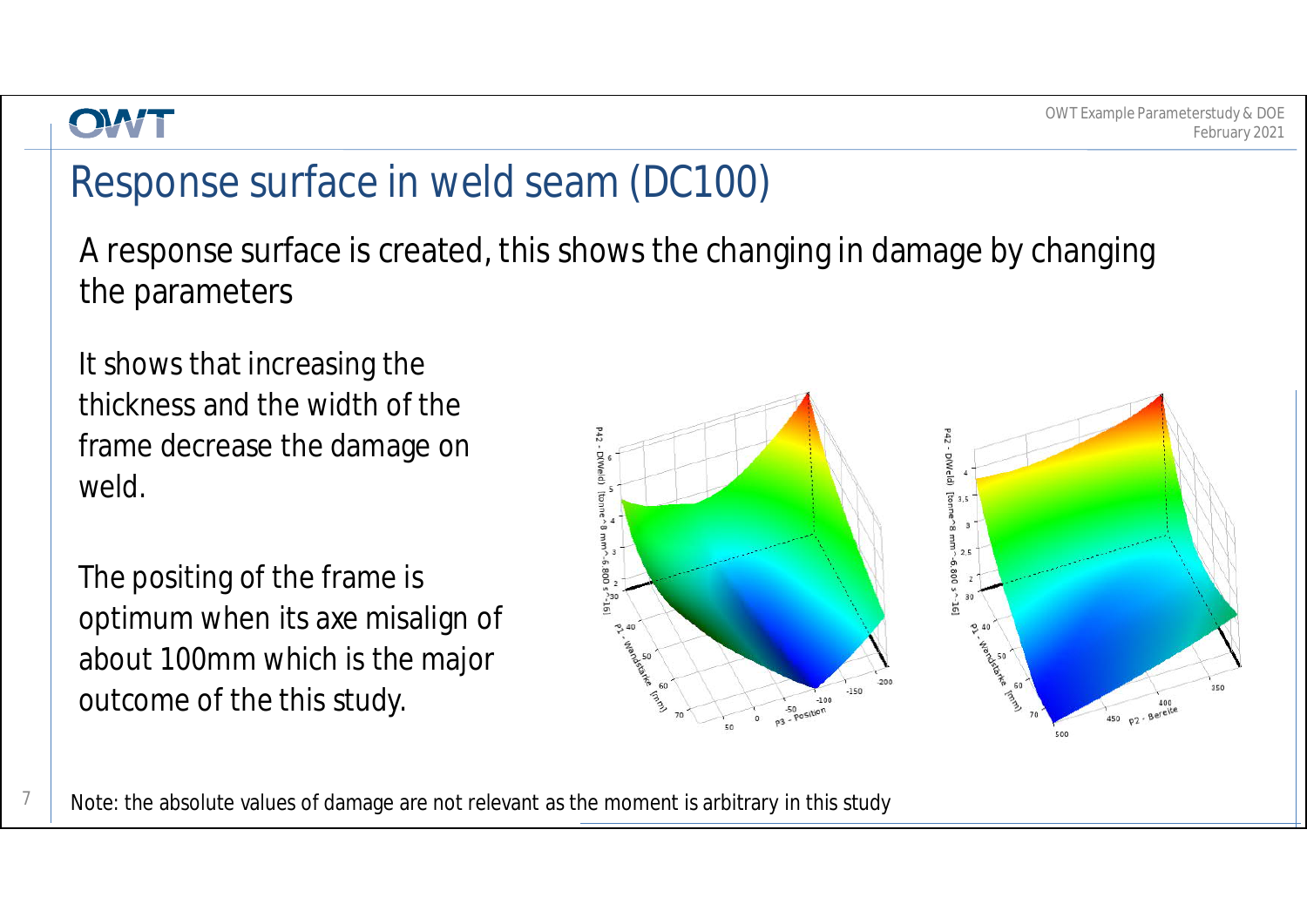

### Response surface of free edge (DC140)

Similar effect can be seen at the parameter on the free edge of the frame:

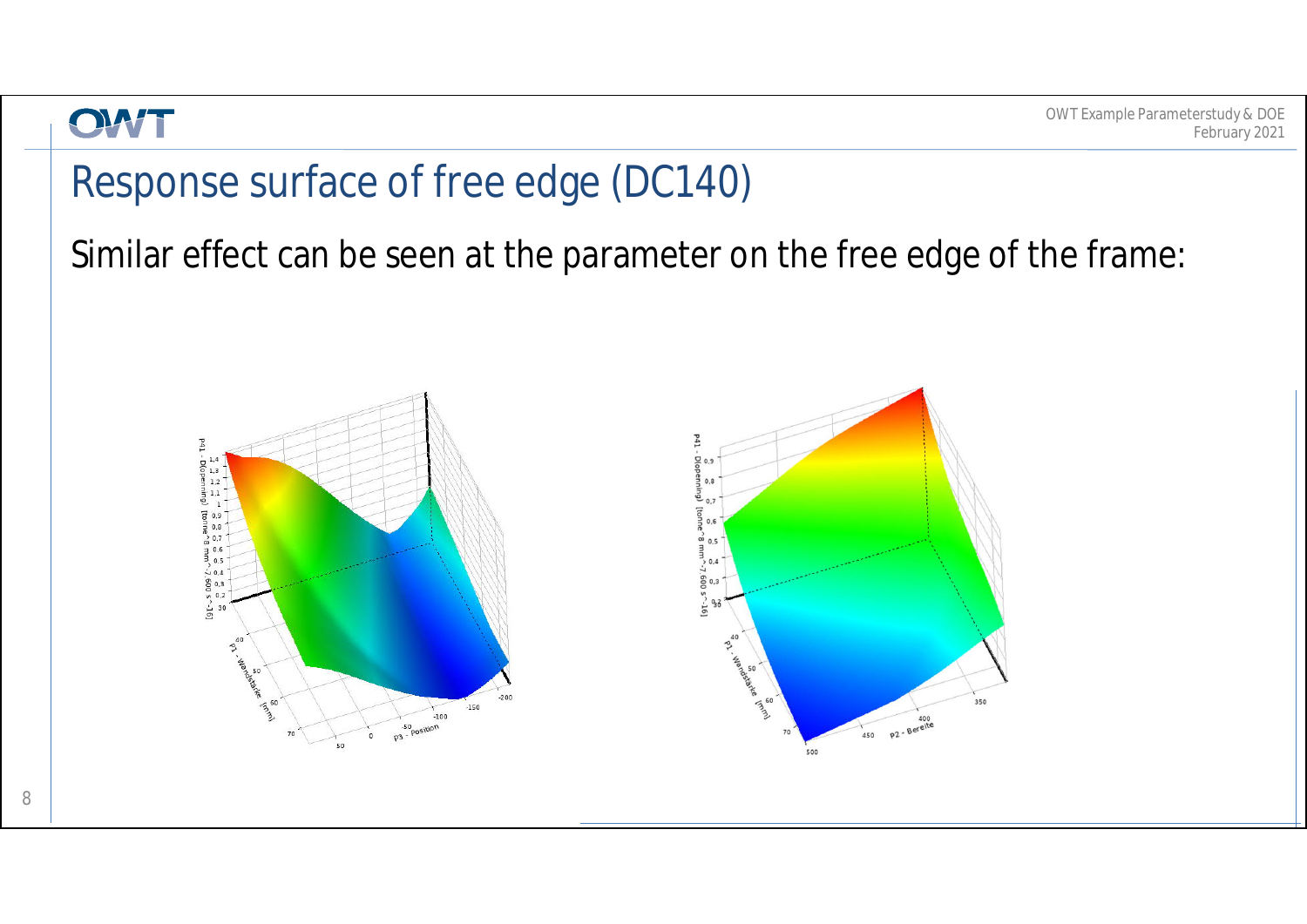

# Sensitivity

According to the sensitivity diagram, the determining of the position has the most impact to the damage, while an increasing width of the frame has less effect.

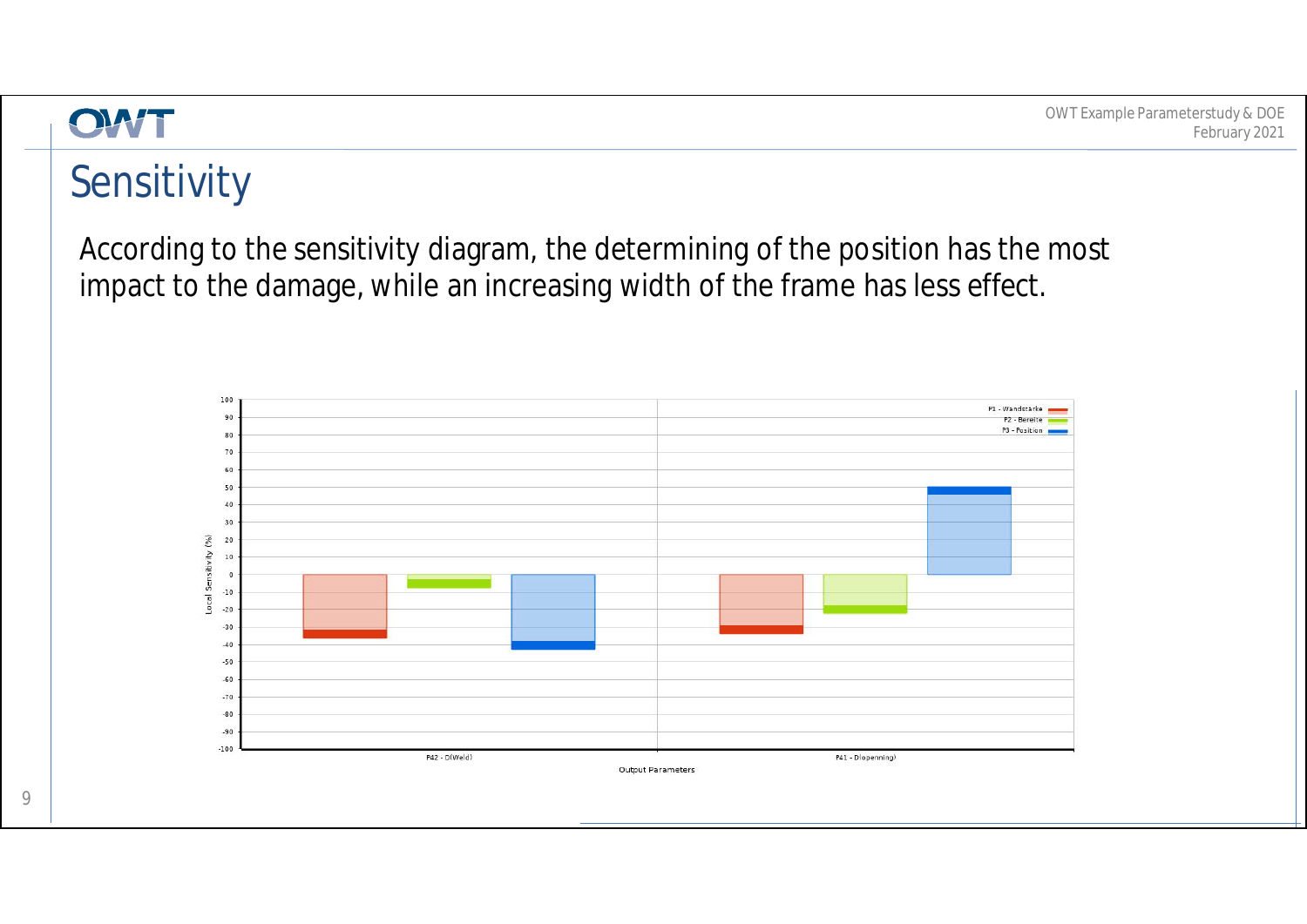# **Summary**

For deferent Fatigue classes and several edges or points to check, the design of experiment (DOE) methods and the response surface are powerful methods to determine the optimum parameters values to determine the highest allowable capacity of the structure, namely it gives an answer of the question: which geometry provides the highest resistance to fatigue loading.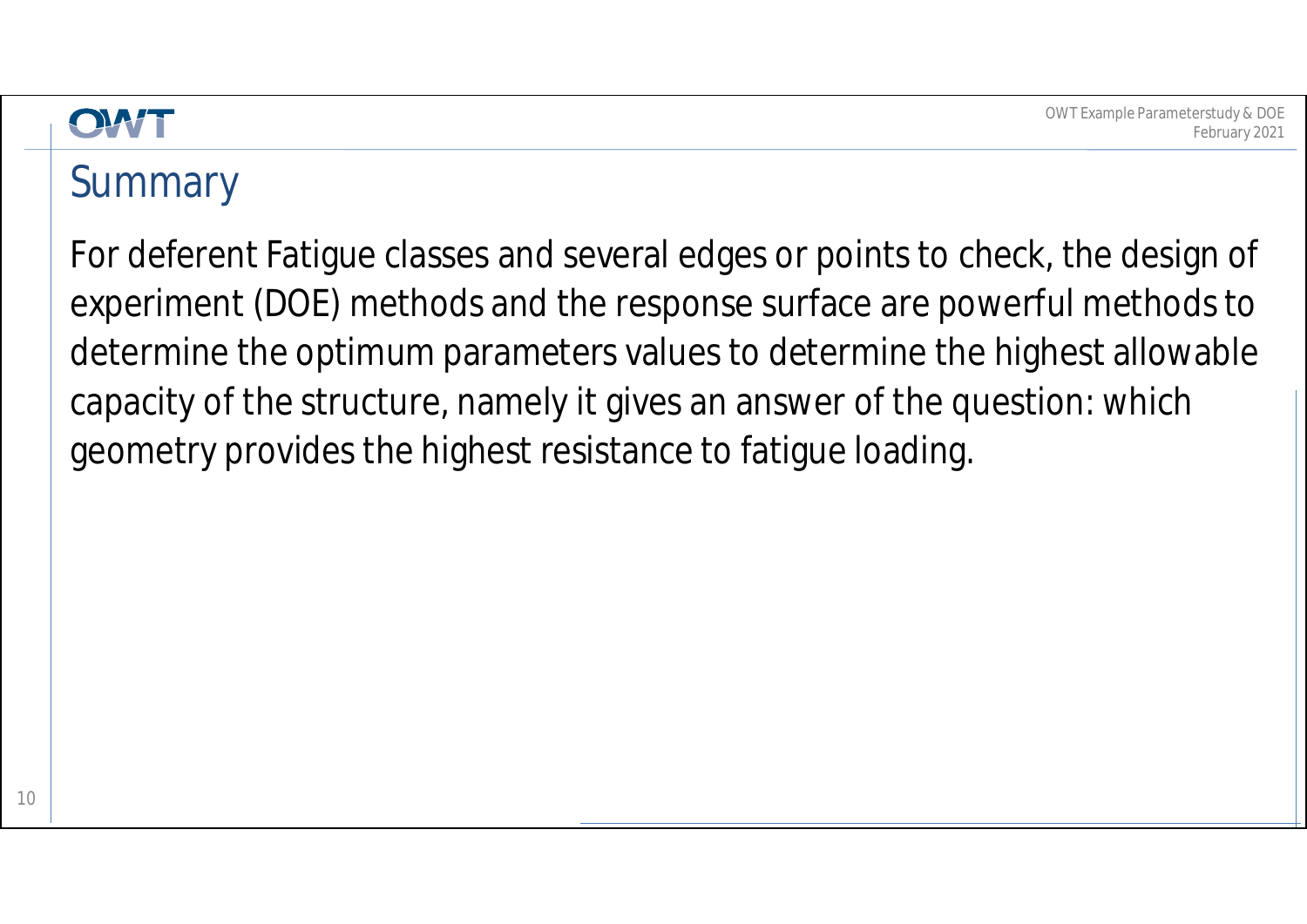

## Potential

In a more sophisticated study the fatigue capacity in terms of a damage equivalent moment is determined for each point of design. This is an advantage compared to the interpretation of SCF with different SN-curves and correction factors.

As a result, a specific geometry leads to an exact determined fatigue capacity, which then can be used in preliminary designs as granted. Combined with a large parameter set including diameter, it is possible to have all typically requested geometries at hand for preliminary design but also for design documentation.